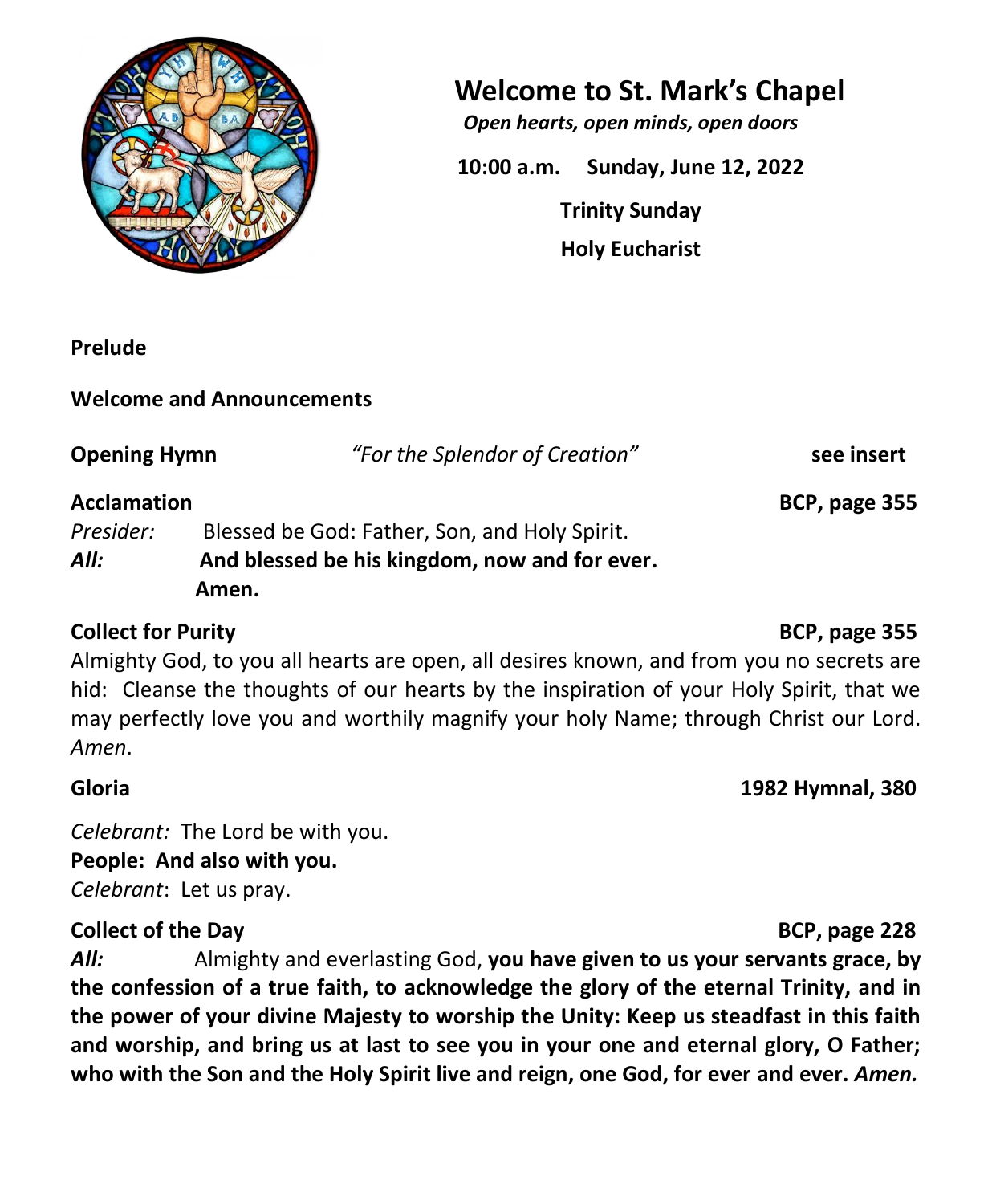### **First Reading Proverbs 8:1-4, 22-31**

Does not wisdom call, and does not understanding raise her voice? On the heights, beside the way, at the crossroads she takes her stand; beside the gates in front of the town, at the entrance of the portals she cries out: "To you, O people, I call, and my cry is to all that live. The Lord created me at the beginning of his work, the first of his acts of long ago. Ages ago I was set up, at the first, before the beginning of the earth. When there were no depths I was brought forth, when there were no springs abounding with water. Before the mountains had been shaped, before the hills, I was brought forth- when he had not yet made earth and fields, or the world's first bits of soil. When he established the heavens, I was there, when he drew a circle on the face of the deep, when he made firm the skies above, when he established the fountains of the deep, when he assigned to the sea its limit, so that the waters might not transgress his command, when he marked out the foundations of the earth, then I was beside him, like a master worker; and I was daily his delight, rejoicing before him always, rejoicing in his inhabited world and delighting in the human race."

*Reader:* The Word of the Lord. *People:* **Thanks be to God.**

**Psalm 8** *Domine, Dominus noster* **see insert**

**Holy Gospel John 16:12-15**

### **Second Reading Romans 5:1-5**

Since we are justified by faith, we have peace with God through our Lord Jesus Christ, through whom we have obtained access to this grace in which we stand; and we boast in our hope of sharing the glory of God. And not only that, but we also boast in our sufferings, knowing that suffering produces endurance, and endurance produces character, and character produces hope, and hope does not disappoint us, because God's love has been poured into our hearts through the Holy Spirit that has been given to us.

Reader: The Word of the Lord. **People: Thanks be to God.**

| "O Christ, the Word Incarnate"<br><b>Gradual Hymn</b> | 1982 Hymnal, 632, vs. 1&3 |
|-------------------------------------------------------|---------------------------|
|-------------------------------------------------------|---------------------------|

| <b>Holy Gospel</b> |                  |
|--------------------|------------------|
| Drocidor:          | $\tau$ ho Holy ( |

*Presider:* The Holy Gospel of our Lord Jesus Christ according to John. *People:* **Glory to you, Lord Christ.**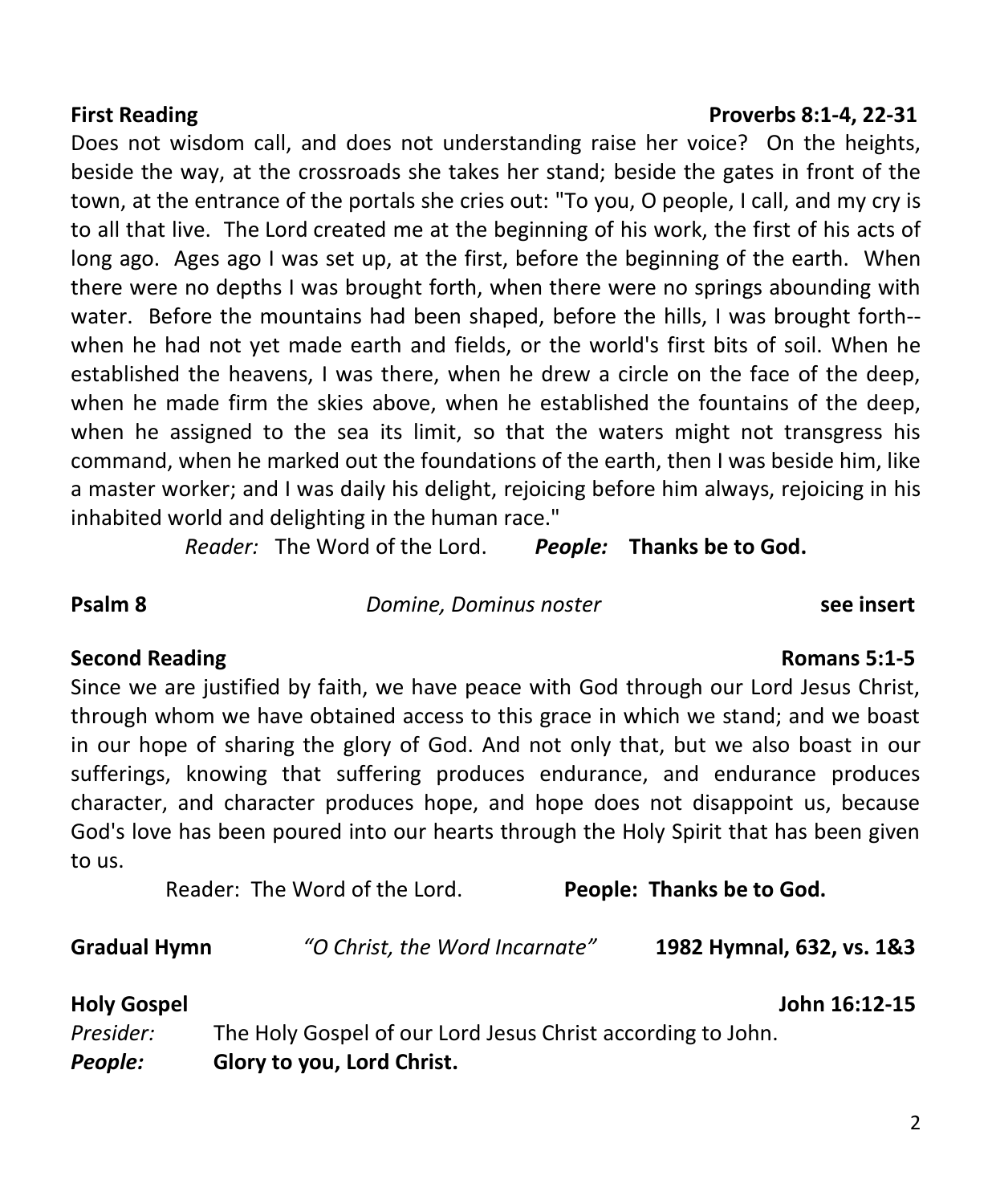Jesus said to the disciples, "I still have many things to say to you, but you cannot bear them now. When the Spirit of truth comes, he will guide you into all the truth; for he will not speak on his own, but will speak whatever he hears, and he will declare to you the things that are to come. He will glorify me, because he will take what is mine and declare it to you. All that the Father has is mine. For this reason I said that he will take what is mine and declare it to you."

*Presider:* The Gospel of the Lord. *People:* **Praise to you, Lord Christ.**

### **Sermon The Rev. Brian D. Blayer**

### **The Nicene Creed BCP, page 358**

*All:*We believe in one God, **the Father, the Almighty, maker of heaven and earth, of all that is seen and unseen. We believe in one Lord, Jesus Christ, the only Son of God, eternally begotten of the Father, God from God, Light from Light, true God from true God, begotten, not made, of one being with the Father. Through him all things were made. For us and for our salvation he came down from heaven: by the power of the Holy Spirit, he became incarnate from the Virgin Mary, and was made man. For our sake he was crucified under Pontius Pilate; he suffered death and was buried. On the third day he rose again in accordance with the Scriptures; he ascended into heaven and is seated at the right hand of the Father. He will come again in glory to judge the living and the dead, and his kingdom will have no end. We believe in the Holy Spirit, the Lord, the giver of life, who proceeds from the Father and the Son. With the Father and the Son he is worshiped and glorified. He has spoken through the Prophets. We believe in one holy catholic and apostolic Church. We acknowledge one baptism for the forgiveness of sins. We look for the resurrection of the dead, and the life of the world to come. Amen.**

### **Prayers of the People** (All standing)

Intercessor: In peace, we pray to you, Lord God.

Intercessor: For all people in their daily life and work;

**Response**: **For our families, friends, and neighbors, and for those who are alone.** 

Intercessor: For this community, the nation, and the world;

**Response: For all who work for justice, freedom, and peace.**

Intercessor: For the just and proper use of your creation;

**Response: For the victims of hunger, fear, injustice, and oppression.**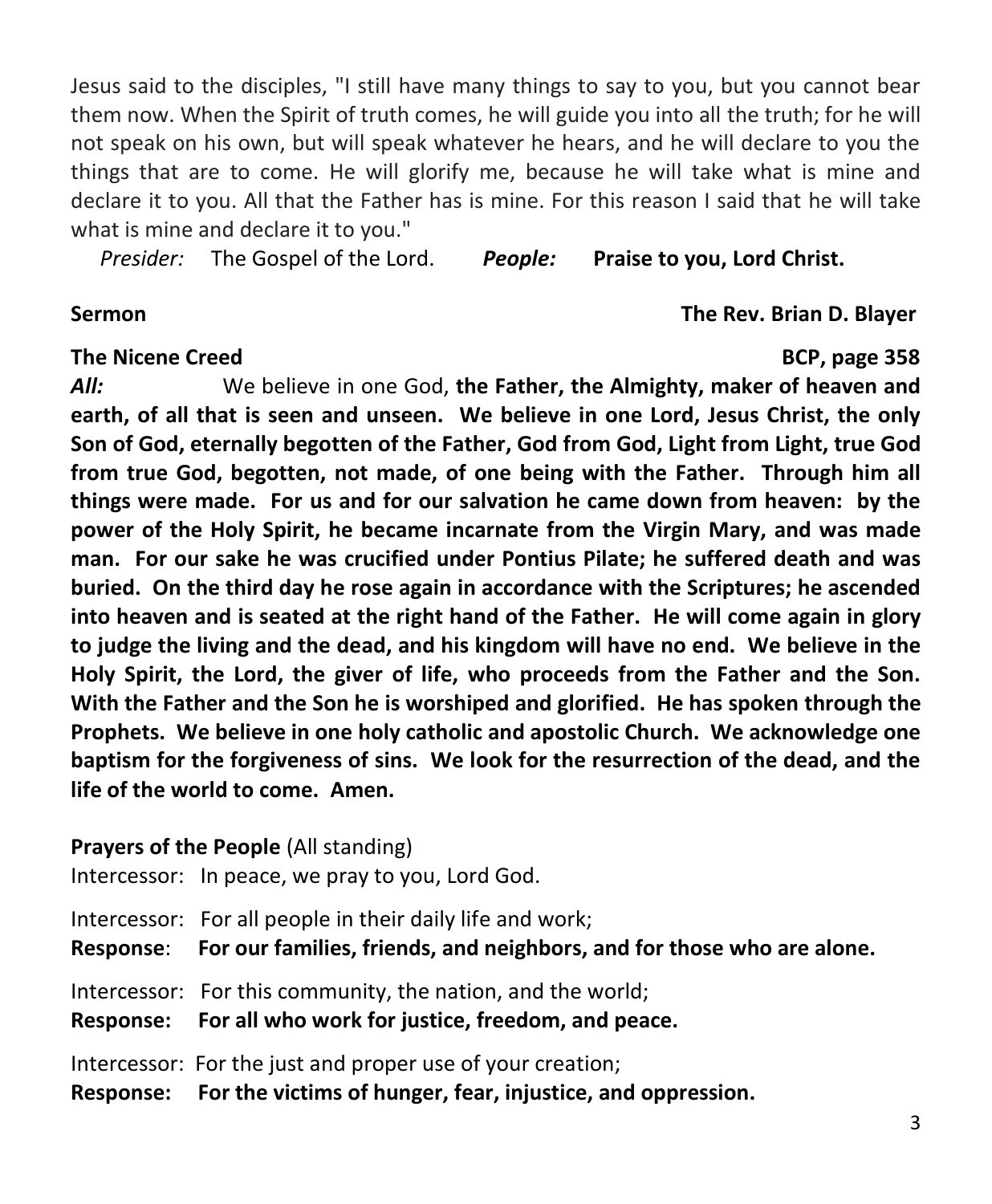Intercessor: For all who are in danger, sorrow, or any kind of trouble;

**Response: For those who minister to the sick, the friendless, and the needy.**

Intercessor: For the peace and unity of the Church of God;

**Response: For all who proclaim the Gospel, and all who seek the Truth.**

Intercessor: For Jeffrey our Bishop Elect, and Ian and Laura our Bishops; and all bishops and other ministers;

**Response: For all who serve God in his Church.**

Intercessor: For the special needs and concerns of this congregation. We pray especially for: Joan, Carol, Mia, Zoma, Gloria, Rich, Janet, John Paul, Sue, and for all those we mention now either silently or aloud

Intercessor: Hear us, Lord;

# **Response: For your mercy is great.**

Intercessor: We thank you, Lord, for all the blessings of this life. For all those we mention now silently or aloud

Intercessor: We will exalt you, O God our King.

# **Response: And praise your name for ever and ever.**

Intercessor: We pray for all who have died, especially David Henry, that they may have a place in your eternal kingdom. We pray especially for those we mention now silently or aloud\_\_\_\_\_\_\_\_\_\_\_\_\_\_\_\_.

Intercessor Lord, let your loving-kindness be upon them;

# **Response: Who put their trust in you.**

Intercessor: We pray to you also for the forgiveness of our sins.

**All: Have mercy upon us, most merciful Father; in your compassion forgive us our sins, known and unknown, things done and left undone; and so uphold us by your Spirit that we may live and serve you in newness of life, to the honor and glory of your Name; through Jesus Christ our Lord. Amen.**

*The Celebrant concludes with an absolution or a suitable Collect.*

*The presider and wardens stand before the congregation. The presider begins.* On the day of Tuesday, February 13, 2018, I was inducted by Bishop Laura Ahrens, as rector of St. Mark's Episcopal Chapel, Storrs. I have, with God's help and to the best of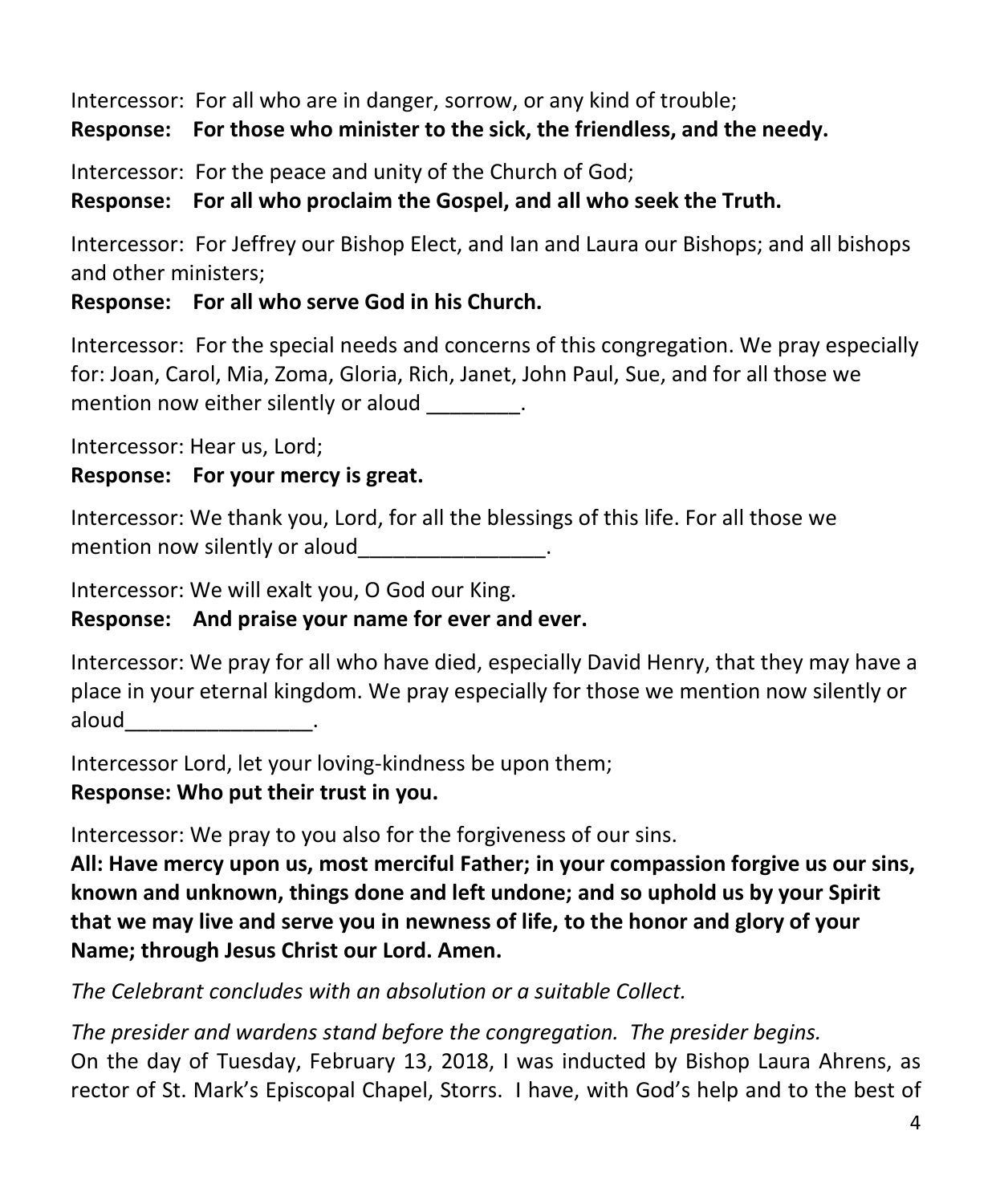my abilities, exercised this trust, accepting its privileges and responsibilities. After prayerful consideration, it has come time to leave this charge, and I publicly state that my tenure as rector of St. Mark's ends this day.

# *The Warden responds*

Do you, the people of St. Mark's Episcopal Chapel, recognize and accept the conclusion of this pastoral relationship?

*People* **We do.**

*The Minister may present to the wardens the keys of the parish, the parish altar service book, the parish register, or other symbols fitting to the occasion. The Minister may also express thanks to the representatives of parish organizations and offices. He may declare the name of the persons to have ecclesiastical responsibility and may express his feelings about the ministry now coming to its end.*

*The departing Minister and the congregation then say together the following prayer*

O God, you have bound us together for a time as pastor and people to work for the advancement of your kingdom in this place: We give you humble and hearty thanks for the ministry which we have shared in these years now past.

*Silence*

We thank you for your patience with us despite our blindness and slowness of heart. We thank you for your forgiveness and mercy in the face of our many failures.

*Silence*

Especially we thank you for your never-failing presence with us through these years, and for the deeper knowledge of you and of each other which we have attained. *Silence*

We thank you for those who have been joined to this part of Christ's family through baptism. We thank you for opening our hearts and minds again and again to your Word, and for feeding us abundantly with the Sacrament of the Body and Blood of your Son. *Silence*

Now, we pray, be with those who leave and with us who stay; and grant that all of us, by drawing ever nearer to you, may always be close to each other in the communion of your saints. All this we ask for the sake of Jesus Christ, your Son, our Lord. Amen.

*The departing Minister, then says* The peace of the Lord be always with you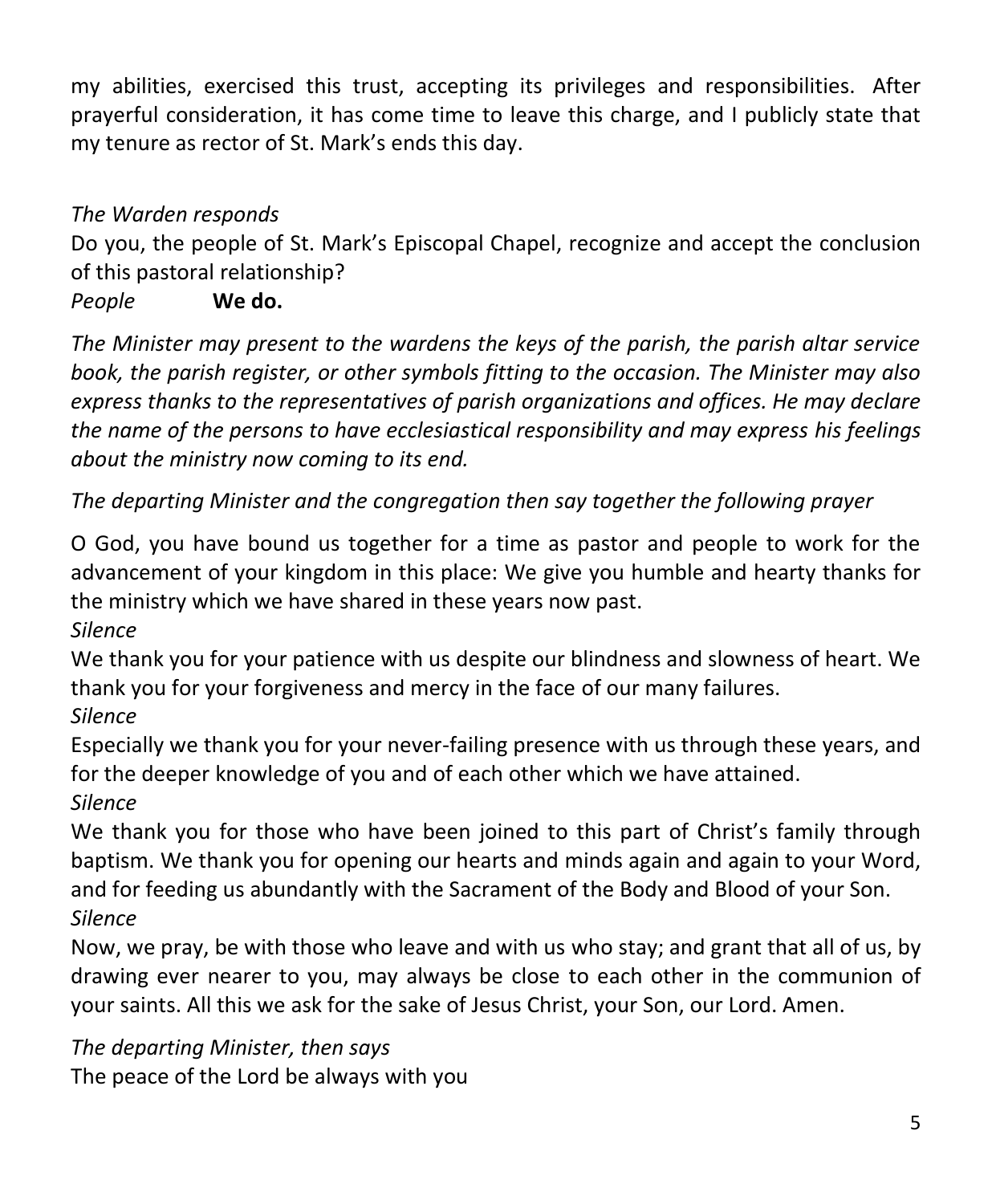**People: And also with you.**

### **Holy Communion**

**Offertory Hymn (Please stand)** "*Let all mortal flesh keep silence"* **1982 Hymnal 324**

### **Offering**

## **Eucharistic Prayer A BCP, page 361**

| People    | It is right to give him thanks and praise. |
|-----------|--------------------------------------------|
| Celebrant | Let us give thanks to the Lord our God.    |
| People    | We lift them to the Lord.                  |
| Celebrant | Lift up your hearts.                       |
| People    | And also with you.                         |
| Celebrant | The Lord be with you.                      |
|           |                                            |

It is right, and a good and joyful thing, always and everywhere to give thanks to you, Father Almighty, Creator of heaven and earth.

*Here a Proper Preface is said.*

## **Sanctus 1982 Hymnal, S-124**

Holy and gracious God: In your infinite love you made us for yourself; and, when we had fallen into sin and become subject to evil and death, you, in your mercy, sent Jesus Christ, your only and eternal Son, to share our human nature, to live and die as one of us, to reconcile us to you, the God and Parent of all. He stretched out his arms upon the cross, and offered himself, a perfect sacrifice for the whole world. On the night he was handed over to suffering and death, our Lord Jesus Christ took bread; and when he had given thanks to you, he broke it, and gave it to his disciples, and said, "Take, eat: This is my Body, which is given for you. Do this for the remembrance of me." After supper he took the cup of wine; and when he had given thanks, he gave it to them, and said, "Drink this, all of you: This is my Blood of the new Covenant, which is shed for you and for many for the forgiveness of sins. Whenever you drink it, do this for the remembrance of me." Therefore we proclaim the mystery of faith: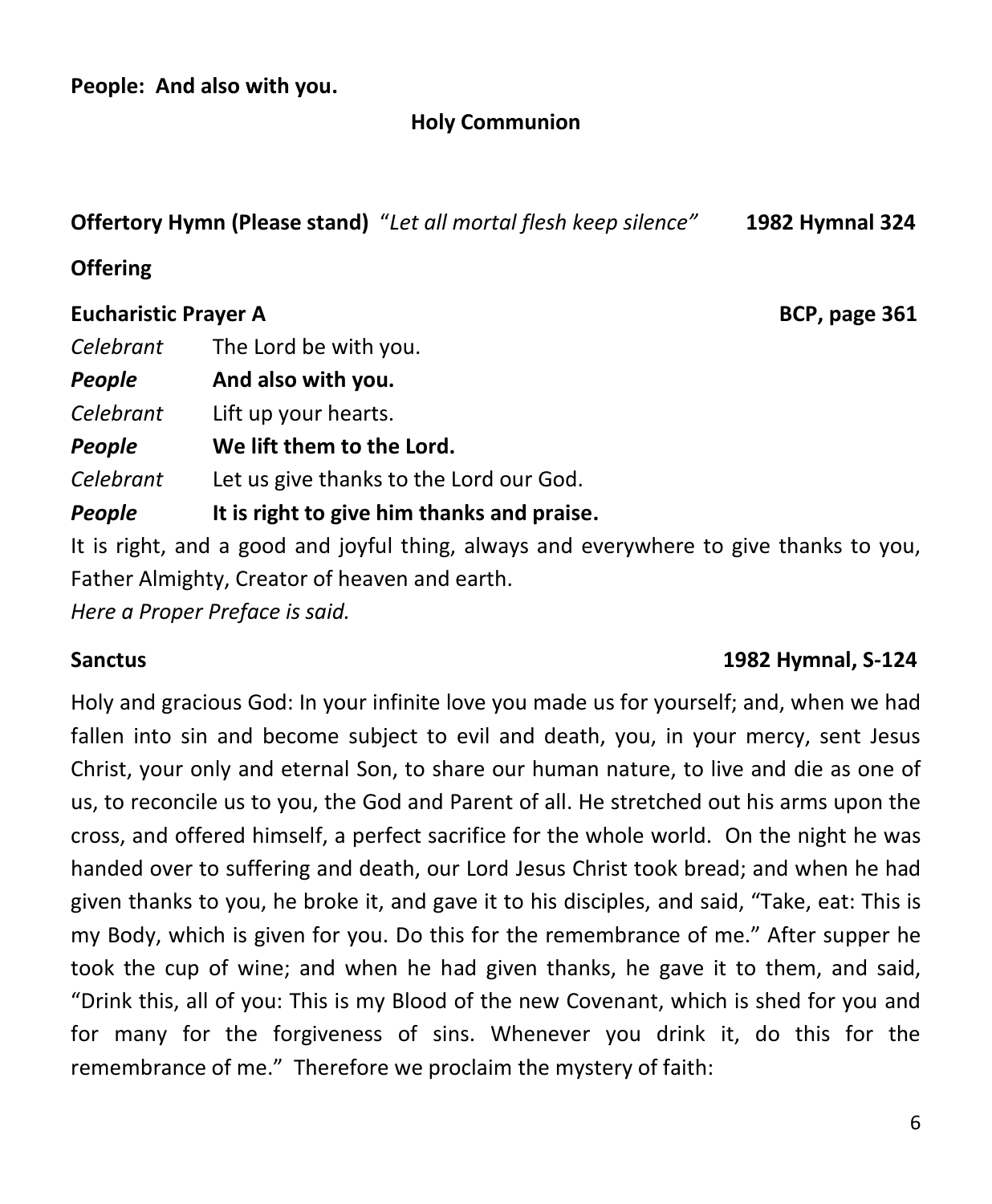# **All: Christ has died, Christ is risen, Christ will come again.**

We celebrate the memorial of our redemption, Gracious God, in this sacrifice of praise and thanksgiving. Recalling his death, resurrection, and ascension, we offer you these gifts. Sanctify them by your Holy Spirit to be for your people the Body and Blood of your

Son, the holy food and drink of new and unending life in him. Sanctify us also that we may faithfully receive this holy Sacrament, and serve you in unity, constancy, and peace; and at the last day bring us with all your saints into the joy of your eternal kingdom. All this we ask through your Son Jesus Christ. By him, and with him, and in him, in the unity of the Holy Spirit all honor and glory is yours, Almighty God, now and for ever. *Amen*. As our Savior Christ has taught us, we now pray,

**Our Father who art in heaven, hallowed be thy Name, thy kingdom come, thy will be done, on earth as it is in heaven. Give us this day our daily bread. And forgive us our trespasses as we forgive those who trespass against us. And lead us not into temptation, but deliver us from evil. For thine is the kingdom, and the power, and the glory, for ever and ever. Amen**

## **The Fraction**

*Presider:* Alleluia. Christ our Passover is sacrificed for us. *All:* **Therefore let us keep the feast. Alleluia.** *Presider*: The Gifts of God for the People of God…

## **Fraction Anthem 1982 Hymnal S-154**

## *All are invited to come forward for communion.*

*If you prefer not to receive the bread and wine, you may come forward to the communion rail and cross your arms over your chest as a sign that you choose to receive a blessing instead. Gluten free wafers are available.*

| "Omnia Sol"                                    | <b>Stroope</b> |
|------------------------------------------------|----------------|
| O stay your soul and leave my hearts its song! |                |
| O stay your hand; the journey may be long!     |                |
| And when we part, and sorrow can't be sway'd   |                |
| Remember when, and let your heart be staid.    |                |
|                                                |                |